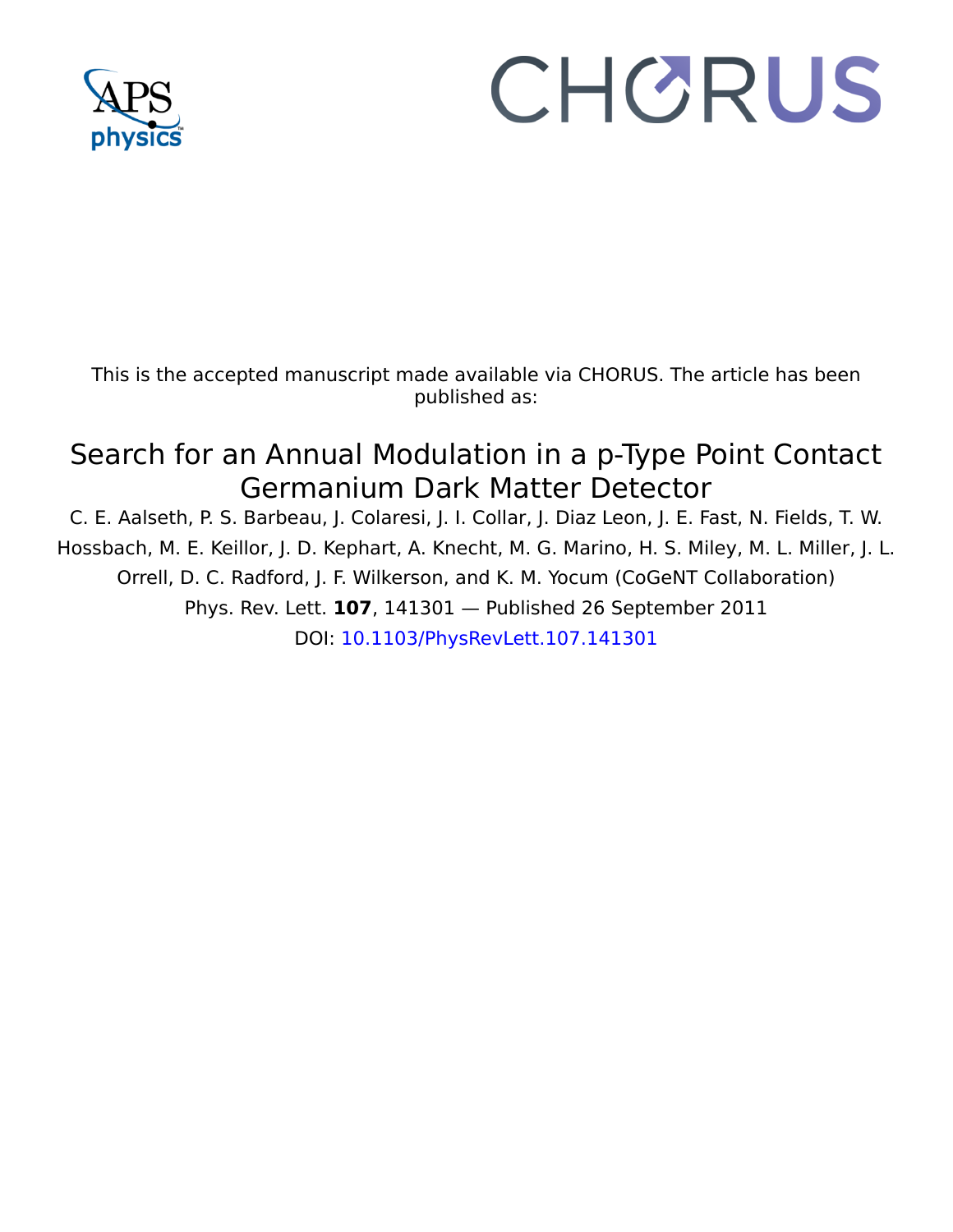## Search for an Annual Modulation in a P-type Point Contact Germanium Dark Matter Detector

C.E. Aalseth,<sup>1</sup> P.S. Barbeau,<sup>2,\*</sup> J. Colaresi,<sup>3</sup> J.I. Collar,<sup>2,†</sup> J. Diaz Leon,<sup>4</sup> J.E. Fast,<sup>1</sup> N. Fields,<sup>2</sup> T.W. Hossbach,<sup>1, 2</sup> M.E. Keillor,<sup>1</sup> J.D. Kephart,<sup>1</sup> A. Knecht,<sup>4</sup> M.G. Marino,<sup>4,‡</sup> H.S. Miley,<sup>1</sup> M.L. Miller,<sup>4</sup> J.L. Orrell,<sup>1</sup> D.C. Radford,<sup>5</sup> J.F. Wilkerson,<sup>6</sup> and K.M. Yocum<sup>3</sup>

(CoGeNT Collaboration)

<sup>1</sup>*Pacific Northwest National Laboratory, Richland, WA 99352, USA*

<sup>2</sup>*Kavli Institute for Cosmological Physics and Enrico Fermi Institute, University of Chicago, Chicago, IL 60637, USA*

<sup>3</sup>*CANBERRA Industries, Meriden, CT 06450, USA*

<sup>4</sup>*Center for Experimental Nuclear Physics and Astrophysics and Department*

*of Physics, University of Washington, Seattle, WA 98195, USA*

<sup>5</sup>*Oak Ridge National Laboratory, Oak Ridge, TN 37831, USA*

<sup>6</sup>*Department of Physics and Astronomy, University of North Carolina, NC 27599, USA*

Fifteen months of cumulative CoGeNT data are examined for indications of an annual modulation, a predicted signature of Weakly Interacting Massive Particle (WIMP) interactions. Presently available data support the presence of a modulated component of unknown origin, with parameters *prima facie* compatible with a galactic halo composed of light-mass WIMPs. Unoptimized estimators yield a statistical significance for a modulation of ∼2.8σ, limited by the short exposure.

PACS numbers: 85.30.-z, 95.35.+d, 95.55.Vj, 14.80.Mz

Department of Physics and Astronomy, University of North Carolical<br>een months of cumulative CoGeNT data are examined for indicatio<br>een months of cumulative CoGeNT data are examined for indicatio<br>ble data support the prese CoGeNT employs P-type Point Contact (PPC) germanium detectors [1–3] to explore light-mass WIMP dark matter models. By virtue of their low electronic noise, PPCs are ideal for searches in the mass range  $m<sub>x</sub> < 10$  $GeV/c^2$ . Their ability to reject background events taking place on detector surfaces is described in [1]. Prompted by the interruption in data-taking imposed by a recent fire in the access shaft to the Soudan Underground Laboratory (SUL), we have examined existing CoGeNT data for the presence of an annual modulation in the WIMP interaction rate [4]. The characteristics of this detector, data analysis and background interpretations are treated in a recent Letter [1], to which the reader is referred.

Underground installation of this PPC at SUL took place on August 21, 2009. Following an upgrade to the data acquisition to allow discrimination of surface events, data-taking started on December 4th, a date close to the minimum in rate expected from the annual modulation effect [4]. Data-taking was interrupted exclusively over the periods of February 9-15, March 15-20, and October 5-7 of 2010, for inspection of a higher-energy region of the spectrum and two planned general power outages at SUL. The dataset presented here ends on March 6 of 2011, spanning 458 days, of which 442 were live. On this date the detector was stopped for another planned outage. Outage-related computer problems delayed normal operation until two days before the fire (March 17, 2011).

Surface background- and microphonic-rejection cuts on these data are as in [1], and constant in time. An alternative analysis [5] results into very similar conclusions, to be treated elsewhere [6]. In the following discussion, the astrophysical halo parameters in [7, 8] are used.

Conter for Experimental Noteler Physics and Astrophyses and Department<br>of Physics, University of Washington, Suithe, WA 29195, USA<br>for Considerating of Physics and Astronomy, On Nicke, YN 279757, USA<br>for Department of Phy Fig. 1 (top) displays spectral peaks appearing at the K-shell binding energy of daughters of cosmogenicallyactivated radioisotopes decaying via electron capture (EC) [1]. The bottom panel in the same figure zooms in to the lower energy region of the spectrum, down to the ∼0.5 keV<sub>ee</sub> (keV electron equivalent or ionization energy) threshold. A fit to the evolution of the K-shell peaks returns excellent agreement with the expected half-lives and allows a prediction for the initial abundance of these radioisotopes with individual uncertainty of  $O(10)\%$ . The ratio between L-shell and K-shell EC is well-defined for these isotopes, both theoretically and experimentally [9]. It can be used to generate a prediction, devoid of any free parameters, for the intensity of the L-shell peaks in this lower-energy spectrum (Gaussians in Fig. 1, bottom). After subtraction of this predicted L-shell EC contribution and of a constant spectral component, and following the correction for the combined trigger and software-cut efficiency [1], an exponential-like irreducible background of events taking place in the bulk of the crystal is observed (Fig. 1, inset). These events are individually distinct from any identifiable source of noise, display the characteristics (rise and decay time) of radiation-induced pulses, and have a uniform diurnal distribution. Predicted signals from example combinations of light-WIMP masses and spin-independent WIMP-nuclei couplings are also shown as a reference.

> Black dots in the inset of Fig. 1 represent the irreducible spectrum obtained by stripping of the L-shell predictions and the flat background level in the region  $\sim$ 2-4.5 keV<sub>ee</sub>. Unfilled circles are obtained when a free overall normalization factor multiplies the envelope of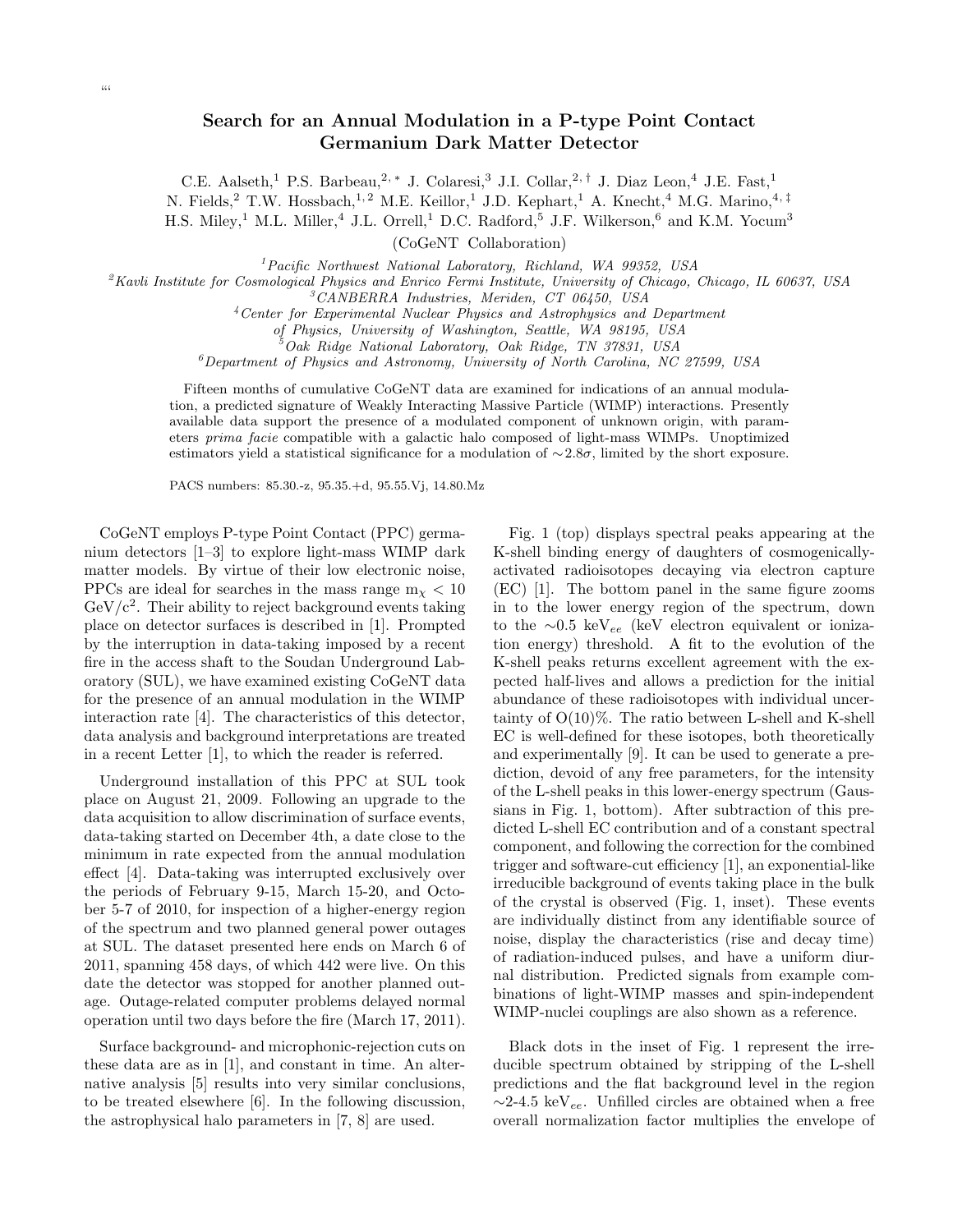

FIG. 1: *Top:* Uncorrected (i.e., prior to threshold efficiency correction) spectrum displaying all expected K-shell EC cosmogenic peak positions. The dotted histogram shows the spectrum before rejection of surface background events. *Bottom:* Uncorrected low-energy spectrum following removal of surface events. Dotted Gaussian peaks show the predicted L-shell EC contribution, devoid of any free parameters (see text). A dashed line traces their envelope. A second dashed line indicates the combined threshold efficiency (trigger + software cuts) [1], an arrow pointing from it to the right scale. *Inset:* Spectra corrected by this efficiency and stripped of Lshell contribution and flat background component. Examples of light WIMP signals are overlapped on it (see text).

the individual L-shell predictions in a background model containing this envelope, an exponential and a constant background. The resulting best-fit indicates a L-shell contribution just 10% short of the nominal prediction, well within its uncertainty. Fig. 2 shows the region of interest (ROI) obtained when these irreducible spectra are fitted by a sample model containing signals from WIMPs of mass  $m<sub>x</sub>$  and spin-independent coupling  $\sigma_{SI}$ , and a free exponential background. As in [1], this ROI is defined by the upper and lower 90% C.L. intervals for the best-fit  $\sigma_{SI}$ , whenever the lower interval is incompatible with a null value. This ROI is meant to direct the eye to the region of parameter space where the hypothesis of a WIMP signal dominating the irreducible background events fares best, but it does not include astrophysical or other uncertainties listed next. Reasonable uncertainties in the germanium quenching factor employed (Fig. 4 in [2], [10]) can shift this ROI by  $\sim \pm 1 \text{ GeV}/c^2$ . The present uncertainty in the fiducial bulk volume of this detector is  $O(10)\%$  [1]. Departures from the assumption of a con-



FIG. 2: ROI extracted from the irreducible spectra in Fig. 1 (inset) under consideration of a light-WIMP hypothesis. A small dotted line bisects it, approximately separating the domains favored by the black dot (left) or unfilled circle (right) spectra in Fig. 1. ROI definition and uncertainties able to shift it are described in the text. The DAMA/LIBRA ROI includes present uncertainties in its position [11], with the exception of ion channeling [14], conservatively assumed to be absent. Solid and dotted lines are CDMS limits from [15] and [7], respectively. A dashed line corresponds to recent XENON100 claims [8]. Uncertainties in these constraints and those by XENON10 [16] are examined in [17, 18].

stant background in the model above can also displace this region. A modest contamination of the spectrum by surface events next to threshold [1, 6] would shift this ROI to slightly higher values of  $m<sub>\chi</sub>$  and lower  $\sigma_{SI}$ . The additional exposure collected since [1] results in a much reduced CoGeNT ROI, one in the immediate vicinity of the parameter space compatible with the annual modulation effect observed by DAMA/LIBRA [11, 12]. This region of  $\sigma_{SI}$ , m<sub>x</sub> space is populated by the predictions of several particle phenomenologies. The reader is directed to references in [1] and recent literature for examples. The same region has received recent attention within the context of dark matter annihilation signatures at the center of our galaxy, and anomalies in accelerator experiments [13]. Fig. 2 also displays limits from other searches, a subject treated again below.

A search for a WIMP-induced annual modulation in dark matter detector data requires an exceptional lowenergy stability in the device. Fig. 3 shows that these conditions are present for CoGeNT. The top panel displays daily averages in the detector electronic noise. Excessive excursions in this parameter would affect the stability of the detector threshold. These are not observed. Precautions are taken to ensure that this noise is as stable as possible: for instance, by automatically refilling the detector liquid nitrogen Dewar every 48h, the crystal temperature and its associated leakage current are held as constant as possible. The second panel shows the stability of the trigger threshold, derived from the difference between the daily average baseline DC level in the triggering channel and a constant (digitally fixed) discriminator level. The small excursions observed correspond to a temperature drift in the digitizers (NI 5102) and shaping amplifier (Ortec 672) of  $\sim$  1°C. These small instabil-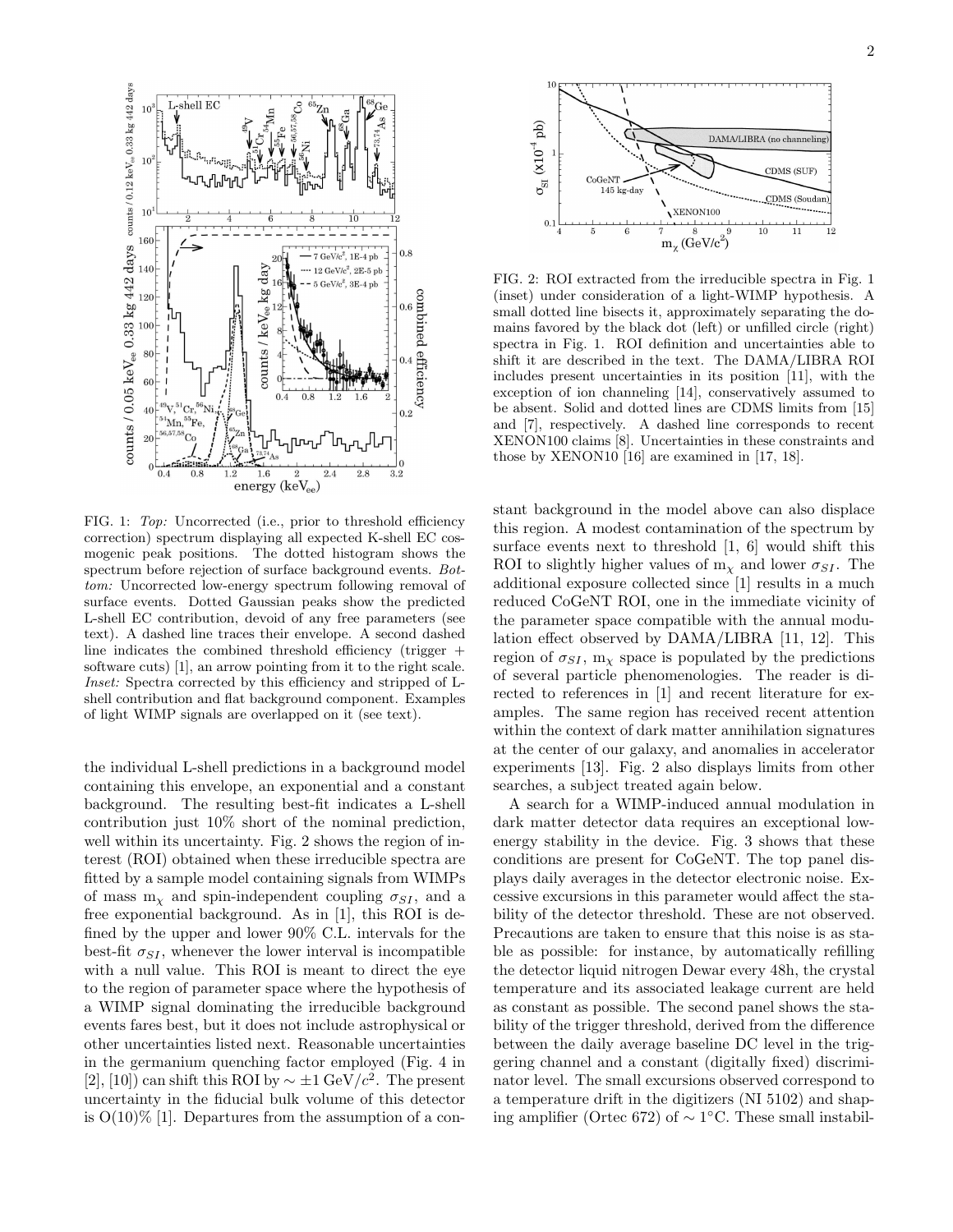ities do not result in any minor smearing of the energy resolution, given that the amplitude of each event is referenced to its individual pre-trigger DC level. The effect of this small baseline drift should instead be envisioned as a maximum shift of the threshold efficiency curve in Fig. 1 by about  $\pm 10$  eV. The third panel shows the calculation of by how much such a shift can affect the counting rate in the region 0.5-0.9 keV $_{ee}$ . This calculation includes the exponential spectral shape observed there. The correction is referenced to the date of the threshold efficiency calibration employed (small arrow in Fig. 3) and found to be negligible at less than 0.1%. This correction would be larger for events below  $0.5 \text{ keV}_{ee}$ , not considered here, and even smaller for count rates in broader energy regions starting at  $0.5 \text{ keV}_{ee}$ . The fourth panel indicates the magnitude of the correction required to account for the exponential decay of L-shell EC radioisotopes, prior to an annual modulation analysis. This correction affects the  $0.4$ -1.6 keV<sub>ee</sub> region (Fig. 1), where a light-WIMP can express a modulated signature. The uncertainties in this correction, indicated in Fig. 3 in parentheses, are modest even at the present exposure. A direct comparison of these predictions with the low-energy spectrum, as done in Fig. 1, demonstrates that they are robust.

Fig. 4 shows the temporal rate behavior in several spectral regions following the correction for L-shell EC activity, when applicable. Even with the present limited exposure, a noticeable annual modulation can be observed in the energy region encompassing the exponential rise in irreducible background in Fig. 1. The statistical significance for this modulation is presently maximal for an energy bin ranging from threshold  $(0.5 \text{ keV}_{ee})$  to an upper bracket anywhere in the interval ∼2.0-3.0 keV<sub>ee</sub> (the amplitude of a WIMP-induced modulation is expected to be maximal towards its spectral endpoint [19, 20]). No indication of a modulation is observed above this energy, nor for events rejected as surface backgrounds in the same spectral region where it is the largest for bulk events (bottom panel in Fig. 4). The "internal clock" provided by the most intense K-shell peak at  $10.37 \text{ keV}_{ee}$  exhibits no modulated deviation from an exponential decay, nor any significant time-dependent changes in mean energy.

Ad hoc methods able to extricate a modulated component with maximal sensitivity [20] have not been attempted. A few considerably less sensitive indicators of modulation significance are presently offered. For instance, for the region  $0.5{\text -}3.0 \text{ keV}_{ee}$  and (unoptimized) binning depicted in Fig. 4, a straightforward analysis reveals a reduced chi-square  $\chi^2/\text{d.o.f.} = 7.8/12$  (80% C.L. for acceptance) for the best-fit modulation. The null hypothesis (absence of a modulation) fares considerably worse at  $\chi^2/\text{d.o.f.}$  = 20.3/15 (84% C.L. for rejection). The likelihood ratio test indicates that the modulation hypothesis is preferred over the null hypothesis at 99.4% C.L.  $(2.8\sigma)$ . Intriguingly, the best-fit values for the three modulation parameters (16.6±3.8% modulation ampli-



FIG. 3: Assessment of the stability of the CoGeNT PPC at Soudan (see text). First panel: daily average in detector electronic noise (shaping time 10  $\mu$ s). Second panel: stability of the trigger threshold level. Third panel: negligible correction to the counting rate in the region 0.5-0.9 keV $_{ee}$  induced by it. Fourth panel: expected counting rate in this same region originating in L-shell EC. The observed stability augurs well for WIMP modulation searches using next-generation PPCs like those planned for the upcoming expansion of CoGeNT (C-4), MAJORANA, GERDA, and CDEX.

tude, period  $347\pm29$  days, minimum in Oct.  $16\pm12d$ do not fall far from the predictions provided by the WIMP hypothesis (a calculable amplitude, a yearly period and minimum amplitude in late Nov. to early Dec. [21]). The most uncertain of these predictions [21, 22], the amplitude, is derived as in [19], including the dependence on astrophysical parameters, target, threshold, WIMP mass, etc. For  $m<sub>x</sub>=7 \text{ GeV}/c^2$  an expected value of 12.8% is obtained (Fig. 4). While the apparent DAMA/LIBRA modulation is weaker (∼2% of the lowenergy rate), its enhancement for CoGeNT is expected in most light-WIMP scenarios [22, 23]. If these predictions are accepted, the Monte Carlo probability of better simultaneous agreement with them than that provided by the best-fit values above, is small at 0.7%, for simulated random fluctuations around the  $0.5{\text -}3.0 \text{ keV}_{ee}$  mean rate.

In addition to the basic estimators presented here, time-stamped CoGeNT data are available by request. These can be used not only for alternative analyses of significance, etc., but also to investigate non-cosmological effects that might generate this modulation and by extension that observed by DAMA/LIBRA. In this respect, the muon flux at SUL varies seasonally by  $\pm 2\%$ , and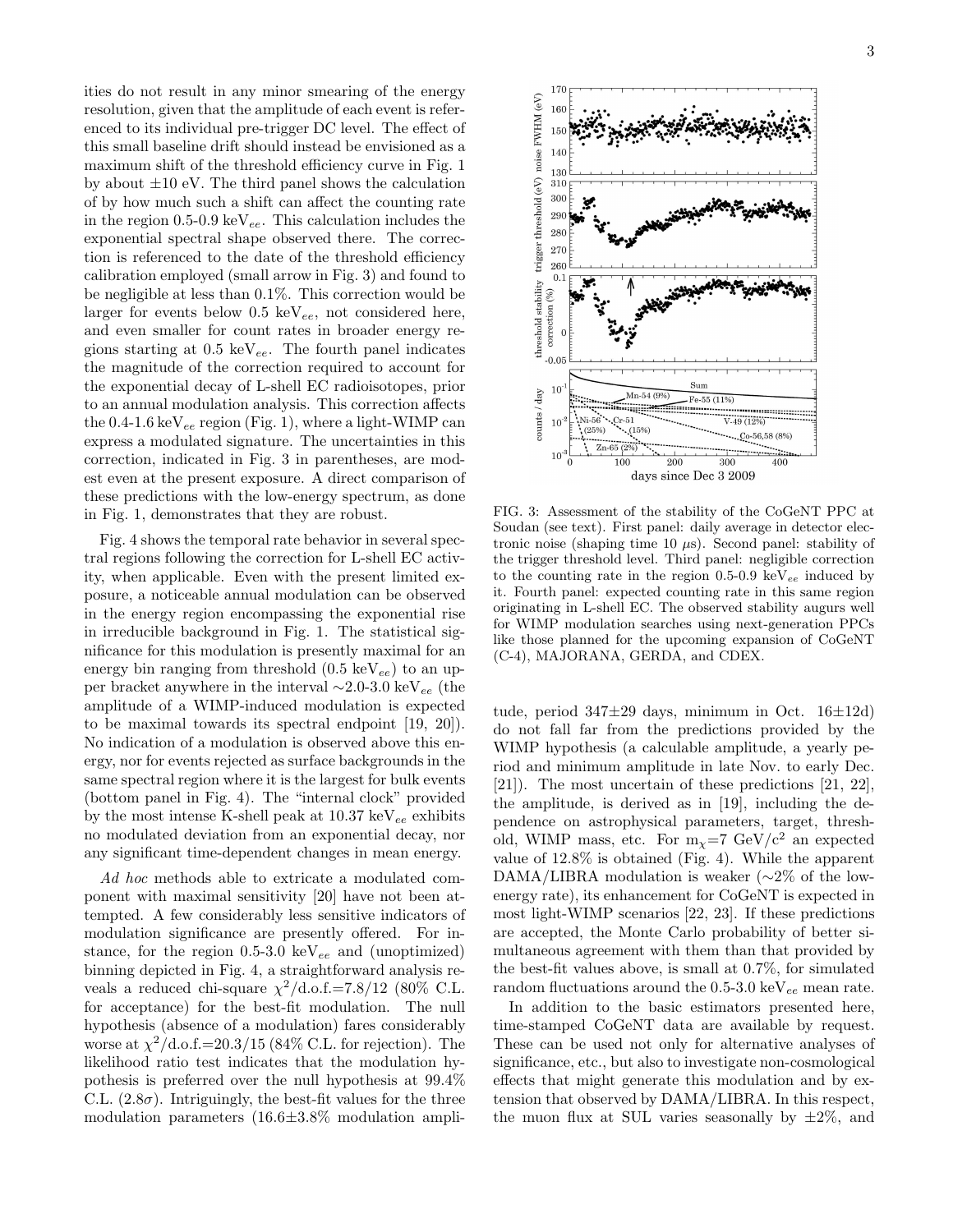

FIG. 4: Rate vs. time in several energy regions (the last bin spans 8 days). A dotted line denotes the best-fit modulation. A solid line indicates a prediction for a  $7 \text{ GeV}/c^2$  WIMP in a galactic halo with Maxwellian velocity distribution. Background contamination and/or a non-Maxwellian halo can shift the amplitude of this nominal modulation (see text). Dotted and solid lines overlap for the bottom panels.

radon levels by a factor ∼4 [24]. Muon-coincident events constitute a few percent of the low-energy spectrum [1], limiting a muon-induced modulated amplitude to  $\langle \langle 1 \rangle$ [6]. Rejection of veto-coincident events does not alter the observed modulation. Radon displacement via pressurized LN boil-off gas is continuously maintained at 2 l/min within an aluminum shell encasing the lead shielding [25]. A radon-induced modulation would be expected to affect a much broader spectral region than observed [26].

The CDMS collaboration has recently claimed [7] to exclude a light-WIMP interpretation of CoGeNT and DAMA/LIBRA observations. Uncertainties affecting this claim are discussed in [17, 27]. Observations from XENON10 [16] and XENON100 [8] have been used to claim a similar rejection of light-WIMP scenarios. Uncertainties affecting these searches are examined in [18].

In conclusion, presently available CoGeNT data favor the presence of an annual modulation in the low-energy spectral rate, for events taking place in the bulk of the detector only. While its origin is presently unknown, the spectral and temporal information are prima facie congruent when the WIMP hypothesis is examined: in particular, the WIMP mass region most favored by a spectral analysis (Fig. 2) generates predictions for the modulated amplitude in agreement with observations, modulo the dependence of this assertion on the choice of astrophysical parameters and halo velocity distribution [21–23, 28].

## ACKNOWLEDGMENTS

Work sponsored by NSF grants PHY-0653605 and PHY-1003940, The Kavli Foundation and PNNL LDRD program. N.F. and T.W.H. are supported by the DOE/NNSA SSGF program and the National Consortium for MASINT Research, respectively. We owe much gratitude to SUL personnel for their assistance and to D. Hooper and N. Weiner for many useful exchanges.

- Present address: Department of Physics, Stanford University, Stanford, CA 94305, USA
- Contact author: collar@uchicago.edu
- ‡ Present address: Physics Department, Technische Universität München, Munich, Germany
- [1] C.E. Aalseth *et al.*, Phys. Rev. Lett. 106 (2011) 131301.
- [2] P.S. Barbeau, J.I. Collar and O. Tench, JCAP 09 (2007) 009.
- [3] C.E. Aalseth *et al.*, Phys. Rev. Lett. 101 (2008) 251301; Erratum *ibid* 102 (2009) 109903.
- [4] A.K. Drukier, K. Freese and D.N. Spergel, Phys. Rev. D33 (1986) 3495.
- [5] M.G. Marino, PhD Diss., Univ. of Washington (2010).
- CoGeNT collaboration, in preparation.
- [7] Z. Ahmed *et al.*, Phys. Rev. Lett. 106 (2011) 131302.
- [8] E. Aprile *et al.*, arXiv:1104.2549.
- [9] J.N. Bahcall, Phys. Rev. **132** (1963) 362.
- [10] P.S. Barbeau, Ph.D. Diss., University of Chicago (2009).
- [11] D. Hooper *et al.*, Phys. Rev. D82 (2010) 123509.
- [12] R. Bernabei *et al.*, Eur. Phys. J. C56 (2008) 333.
- [13] D. Hooper and L. Goodenough, Phys. Lett. **B697** (2011) 412; D. Hooper and T. Linden, Phys. Rev. D83 (2011) 083517; M.R. Buckley *et al.*, arXiv:1104.3145 and 1103.6035; P.J. Fox *et al.*, arXiv:1104.4127.
- [14] N. Bozorgnia, G.B. Gelmini and P. Gondolo, JCAP 1011:019,2010.
- [15] D.S. Akerib *et al.*, Phys. Rev. D82 (2010) 122004.
- [16] J. Angle *et al.*, arXiv:1104.3088.
- [17] J.I. Collar, arXiv:1103.3481.
- [18] J.I. Collar, arXiv:1106.0653, submitted to PRD.
- [19] J.D. Lewin and P.F. Smith, Astrop. Phys. 6 (1996) 87.
- [20] K. Freese, J. Frieman and A. Gould, Phys. Rev. D37 (1988) 3388.
- [21] M. Kuhlen *et al.*, JCAP 1002 (2010) 030.
- [22] P.J. Fox, J. Liu and N. Weiner, arXiv:1011.1915.
- [23] C. Kelso and D. Hooper, JCAP 1102:002,2011.
- [24] M. Goodman, Procs. of the 26th Intl. Cosmic Ray Conf., Aug. 17-25, Salt Lake City, Utah.
- [25] http://cogent.pnnl.gov/gallery.stm
- [26] G. Heusser *et al.*, Appl. Radiat. Isot. 43 (1992) 9.
- [27] Z. Ahmed *et al.*, arXiv:1011.2482v3.